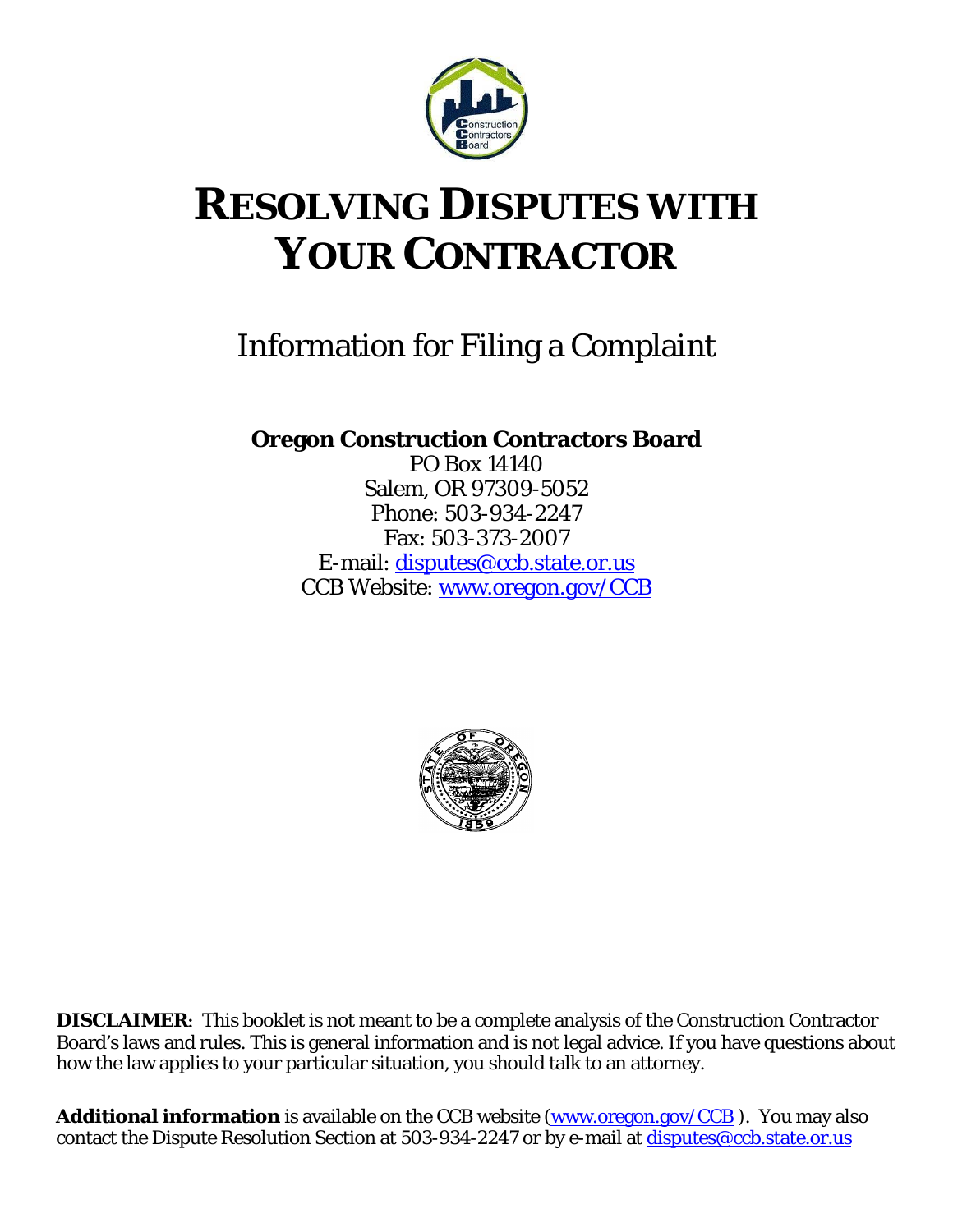## **TYPES OF COMPLAINTS THAT CAN BE FILED**

Property Owner & Primary Contractor:

 $\triangleright$  Breach of contract and/or negligent or improper work.

#### Subcontractor:

 $\triangleright$  Unpaid labor or for unpaid labor & materials.

#### Employee:

 $\triangleright$  Unpaid wages or benefits.

Material/Equipment Supplier:

 $\triangleright$  The cost of materials or equipment rental.

#### **TIME LIMITS FOR FILING A COMPLAINT**

The CCB must have received your complaint within the time limit allowed for your type of complaint. *There are no exceptions to the time limits.*

#### **Property Owner**:

*New Structure*:

A property owner alleging breach of contract, negligence or improper work on a *new structure* must file a complaint within one year from the date the structure was first occupied or within two years of substantial completion of the structure, whichever is earlier. *Existing Structure*:

A property owner who wants to file a complaint involving an *existing structure* must do so within one year after the date the work was substantially completed.

#### **Prime Contractor**:

*New Structure:*

- A primary contractor against a subcontractor for breach of contract or negligent or improper work involving a *new structure* if:
	- $\circ$  The complaint is filed within 14 months from the date the structure was first occupied *or*
	- o Two years after substantial completion of the structure, whichever is earlier.

*Existing Structure:*

- A primary contractor against a subcontractor for breach of contract or negligent or improper work involving an *existing structure* if:
	- o The complaint is filed within 14 months from the date the contractor substantially completed the work.

#### **Subcontractor, Employee, or Material/Equipment Supplier**:

- An employee alleging nonpayment of wages must file the complaint within one year from the date the wages were earned.
- A supplier alleging nonpayment for materials sold must file the complaint within one year from the date the materials were sold.
- A subcontractor alleging non-payment for labor or materials furnished to a primary contractor must file the complaint within one year from the date the work was performed.

*\*If you have a situation that doesn't fit these circumstances, call the Dispute Resolution Section at 503-934-2247 or e-mail [disputes@ccb.state.or.us](mailto:disputes@ccb.state.or.us)*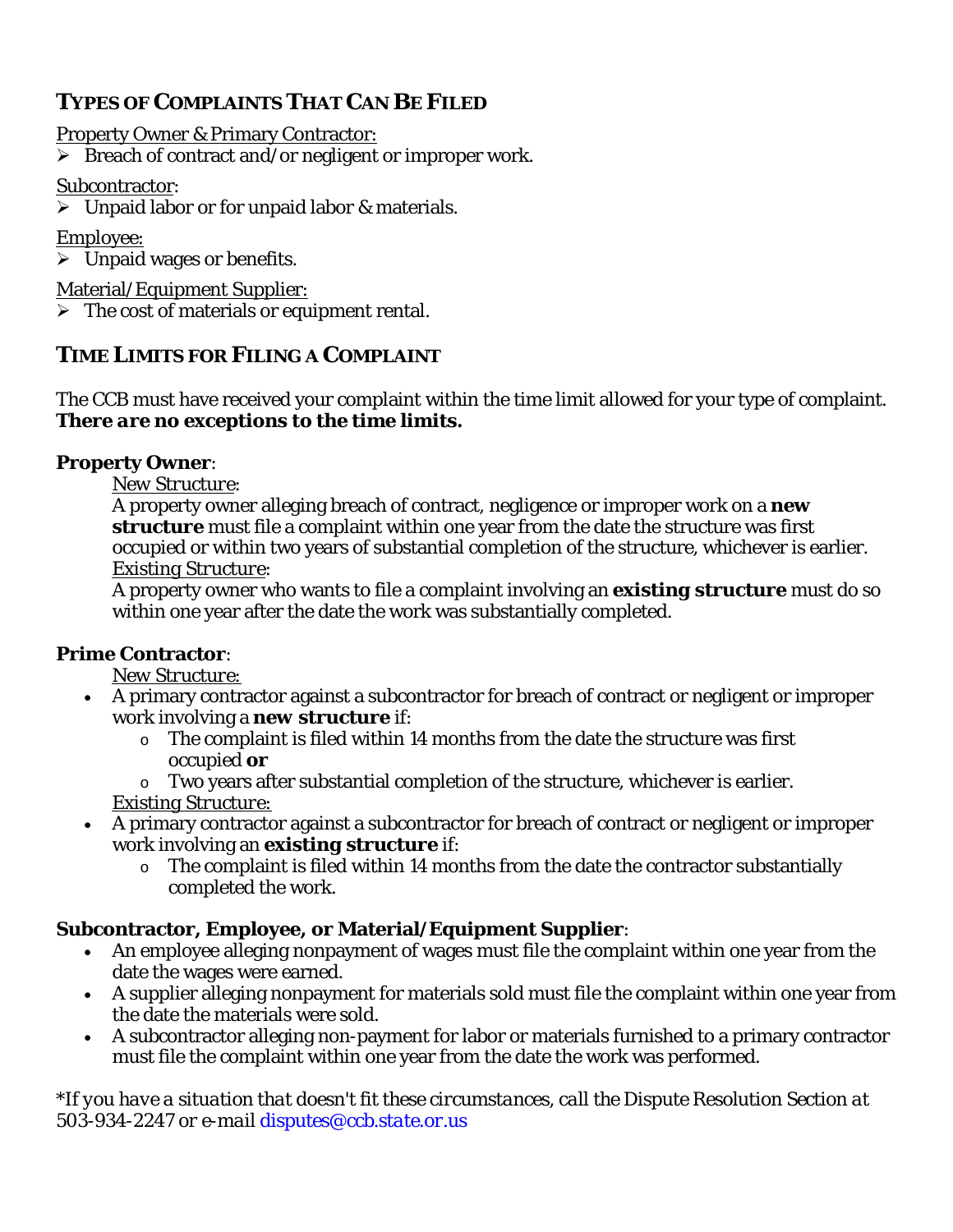### **BEFORE YOU FILE THE COMPLAINT**

You may want to view the license of the contractor you are filing against and verify what type of bond they hold. You can do this at <u>www.oregon.gov/CCB</u>

#### **Pre-Complaint Notice:**

If you are filing against a *residential bond*, you must first send the contractor written notice by certified mail that you plan to file a complaint. We cannot accept your complaint until 30 days after you have mailed this notice. The law requires only that the notice be mailed, not that the contractor receives it.

That notice gives you and the contractor an opportunity to resolve the dispute. You can generate a pre-complaint notice on the CCB website at: [http://ccbed.ccb.state.or.us/new\\_web/asp/preclaim\\_notice.htm](http://ccbed.ccb.state.or.us/new_web/asp/preclaim_notice.htm)

The pre-complaint notice must include *ALL* of the following:

- 1. Date,
- 2. Contractor's Name,
- 3. Contractor's Address of Record, which can be found on the CCB website www.oregon.gov/CCB
- 4. Your intent to file a complaint with the CCB, and
- 5. Your Name.

If you are filing against a *commercial bond*, you must file a court action or begin arbitration before filing a complaint with us.

- You must deliver a copy of the court/arbitration filing and a completed CCB complaint form to the CCB and to the contractor's bonding company by certified mail, return receipt requested within 90 calendar days after you file the court complaint or begin arbitration and at least 30 days before a judgment/arbitration award is issued.
- No on-site meetings or mediations can be held by the CCB on complaints against commercial bonds.

If the work was performed on a *small commercial* structure, you may be able to file the complaint against the residential bond rather than the commercial bond.

- If the contractor had only a *residential bond*:
	- o You must file the complaint as if the structure were residential.
- If the contractor had only a *commercial bond*:
	- o You must file the complaint as a commercial complaint.
- If the contractor had both a *residential* and a *commercial bond*:
	- o You have the choice of which bond you want to file against.

If the work was performed on a *large commercial* structure, you must file your complaint against the contractor's commercial bond. If the contractor had no commercial bond in effect, then there will be no bond access for you.

You can call the Dispute Resolution Section of the CCB to determine the correct bonding company to notify and its address. If you call for this information you must know the date the contract was entered into or the work began, whichever was first, and the date the work ended.